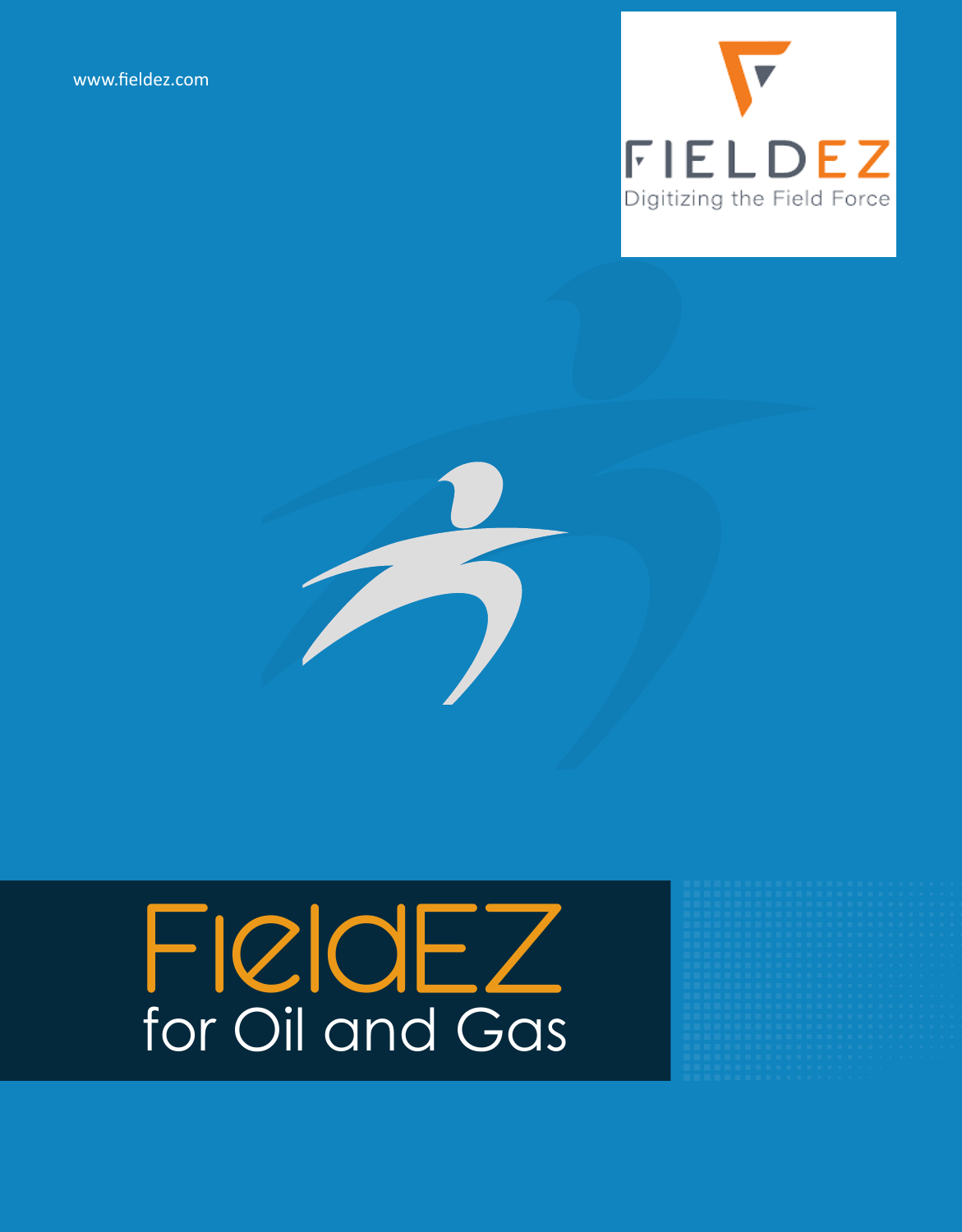## **Overview**

Operating in a truly dynamic environment that includes fluctuating energy prices, strict government regulations and environmental pressures while balancing costs isn't easy for oil and gas organizations. That's why utilizing an efficient field force to perform on-site operational, compliance and maintenance tasks can go a long way in optimizing asset performance and integrity, ensuring regulatory adherence and delivering critical savings.

In an industry where a premium is placed on achieving a high first-time fix rate in often poorly connected and remote locations, there is a pressing need for Oilfield Services suppliers, Operators and Inspection teams to work more collaboratively. Together, they must leverage technology to improve communication, service operations and decision-making to successfully execute complex oil and gas projects.



FieldEZ helps oil and gas organizations take the first step towards digitizing their oil fields by providing insights and visibility from the field to automate upstream, midstream and downstream activities.

### About FieldEZ for Oil and Gas

FieldEZ offers a mobile on-demand field workforce automation solution configured for the oil and gas industry. With FieldEZ, you can improve the efficiency of various field roles (such as engineers, supervisors, inspectors, contractors and oil workers) by automating key upstream, midstream and downstream processes to be performed on mobile devices even in areas with limited connectivity. This easy to use, intuitively designed solution integrates seamlessly with existing project management (PM) and enterprise resource planning (ERP) systems to provide your field workforce with critical maintenance, repair and operations (MRO) related insights in real time.

- Track daily work reports in real time
- View their personal calendar and record attendance
- Create ad-hoc work orders and inspections
- Plan field visit time efficiently
- Receive work orders and inspections instantly on mobile devices
- Attach files, photos or videos to work orders for offsite analysis
- Instantly capture feedback and confirmation
- Update job status immediately on mobile devices to save time

#### With FieldEZ for Oil and Gas, field personnel can: With FieldEZ for Oil and Gas, field supervisors can:

- Communicate instantly with field operators using message boards
- Define the workflow to be followed by operators based on work orders
- Report inspection status instantly, ensure processes are structured and correct charge codes are used
- Ensure optimal allocation of work orders to field staff using field intelligence
- Instantly approve material and labor requests
- Get instant insights on individual and team productivity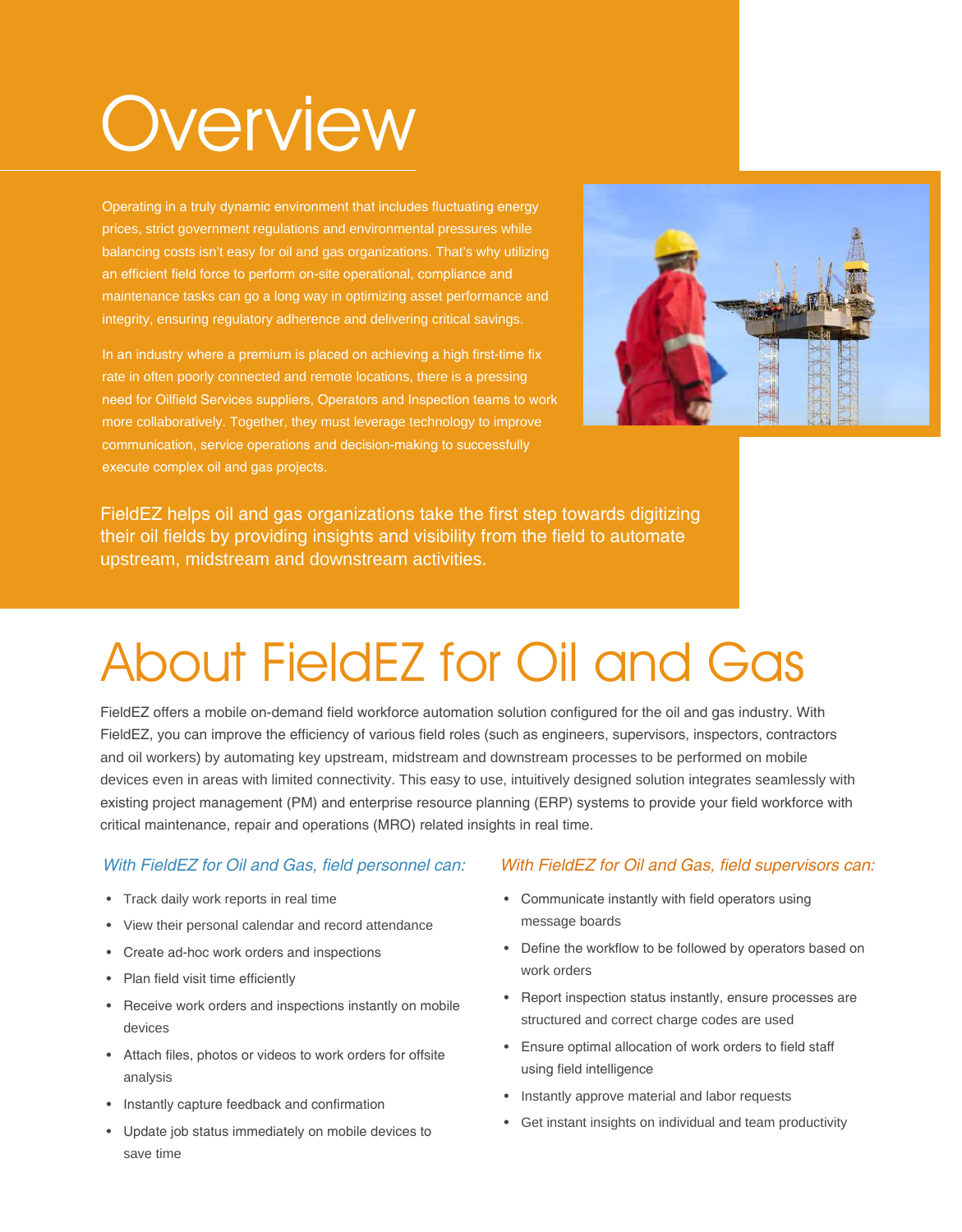### **FieldEZ** Oil and Gas Features

**Workforce Dispatch:** Enable real-time dispatch of work schedules to field personnel in remote locations. Work order or inspection details, along with instructions and previous history, show up on the field personnel's mobile.

**Crew Scheduling and Monitoring:** The graphical scheduler provides for easy scheduling of all open calls against the time slots your field personnel have available. It also allows color-coding each process step for quicker identification of the current status of each call.

**Third-party Connection Management:** FieldEZ's solution readily integrates with your existing third-party CRM, ERP and Plant Maintenance systems (including SAP, Maximo and Oracle) using standard web services.

**Calendar Management:** Field supervisors can view field personnels' calendars and activities, reassign tasks and approve parts and labor in real time.

**Broadcast Announcements:** Send out announcements to your field personnel by organizational departments and territories.

**Alerts and Notifications (E-mail and SMS):** Notifications can be sent automatically at predetermined points during your sales service process. These notifications can even use the information that is being captured in the field.

**Reports and Analytics:** FieldEZ's solution provides custom reports based on your oil and gas organization's needs.

**Location Tracking:** Know the location of your field personnel during their work hours.

**Attendance:** Field personnel can record their attendance and location.

### Feature List<sup>1</sup>

- Lead/Service Ticket Management
- Configurable Processes
- Configurable Forms
- Scheduling and Dispatch
- Calendar Management
- Email / SMS Broadcasts
- Reporting & Analytics
- Workforce Territory Management
- Alerts and Notifications
- Connect to ERP/CRM
- Location Tracking
- Attendance Management
- Bulk Lead/Ticket Management
- Role-based Access Control
- Rich User Management **Capabilities**
- Product/Spare Catalog
- Partner Management
- Bluetooth Printing
- Credit Card Payment Collection
- Bio-metric Scanning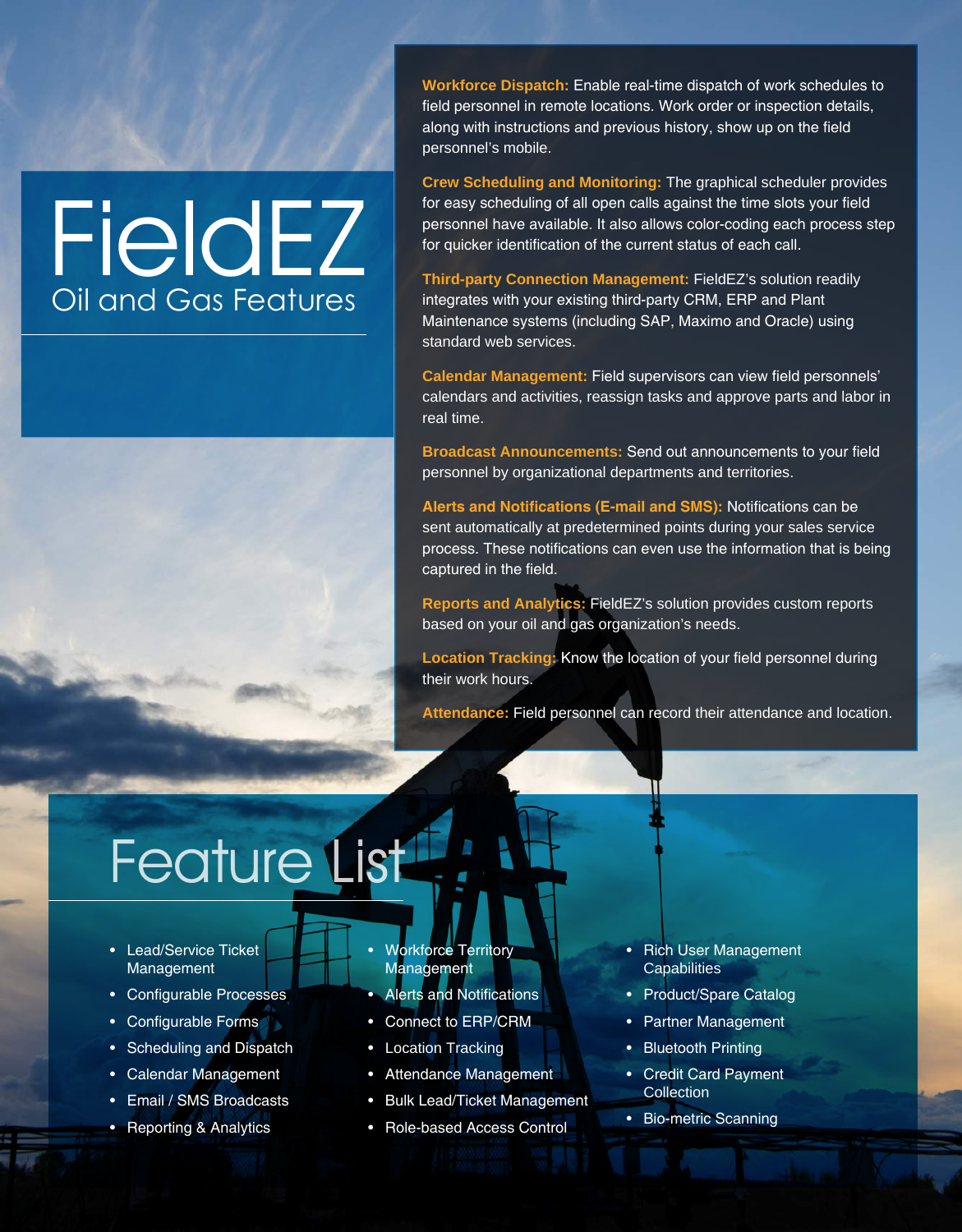# Bene

#### Communicate with teams more effectively



Supervisors are now better equipped to communicate with field personnel through rich message boards. Work orders and inspections can be assigned and managed remotely, saving time and improving productivity. Field personnel can easily provide daily reports and attach images or videos of work orders, so supervisors can leverage instant updates to perform quicker offsite analysis.

#### Enable seamless work continuity



Oil and gas project sites are often located in remote areas, where minimal or no connectivity is a challenge. FieldEZ's solution is one of the first mobile applications to work in an online as well as an offline mode. This feature not only eliminates dependency on connectivity, but also configures the solution to update automatically when a connection has been restored to ensure seamless data transfer.

### Gather real-time information from the field



Gain a single view of all field crews at the individual, regional or national level. FieldEZ's solution gives you deeper insights into productivity (like work order schedules and inspection results), utilization, as well as overall operating costs and priorities. This ensures that projects are implemented and completed efficiently saving time, resources and money.

#### Improve efficiency and productivity



Field personnel can effectively communicate and update their head office or supervisors while they're on the move. This way they can avoid the unnecessary office commute and the filling up of daily service reports, making the best use of their time.

#### Reduce costs and improve revenue



Web-services and adapters are used to easily configure and integrate the solution with existing hardware and software, requiring no additional investment. Mobile automated equipment maintenance, installation and construction work management processes contribute to extending asset life and ROI. Oil and gas organizations can handle increased work volumes without having to increase staffing levels thanks to field personnel efficiency stemming from reduced travel time and skill-based job assignments.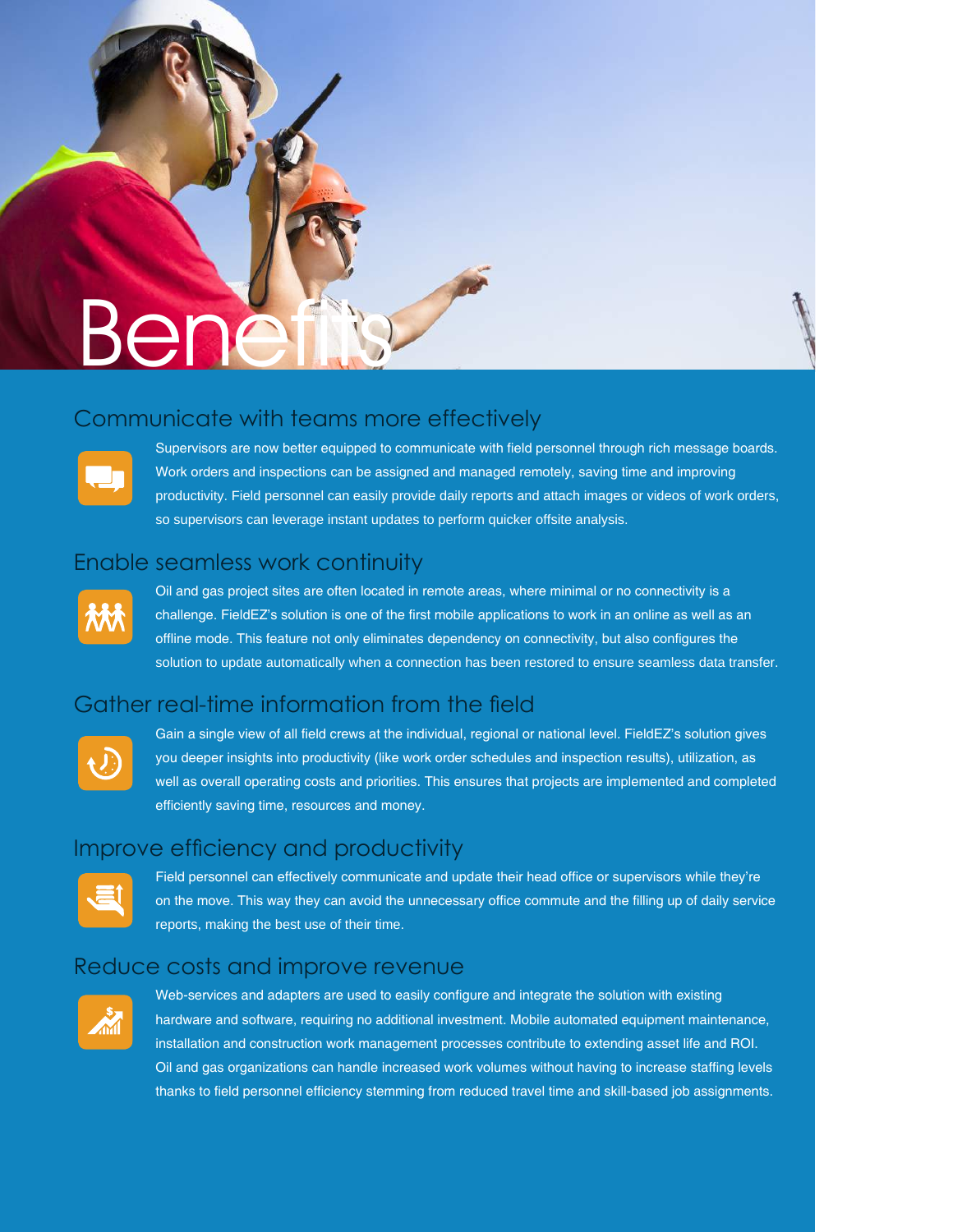### The FieldEZ Advantage



First mobile field force management solution to work in an **online** or offline mode eliminating the dependency on a live data connection



It is highly configurable, so you can model the sales process to suit your organization's processes that require specific workflows, forms and data



We have configured our field force management solution for over seven industries including:

In Home Care Services Oil & Gas Field & Home Services Field SalesAfter Sales Services



Our solution is platform independent as it works across iOS, Android and Windows devices ranging from common low-end Java phones and smart phones to rugged devices which best suit terrain requirements



Our solution's intuitive design makes it easy to use, which means that your workforce requires no training to use it



As a partner, you are assured of rapid implementation and quick time-to-market



FieldEZ is one of the first mobile field force management applications to work in an online or offline mode across iOS, Android and Windows devices